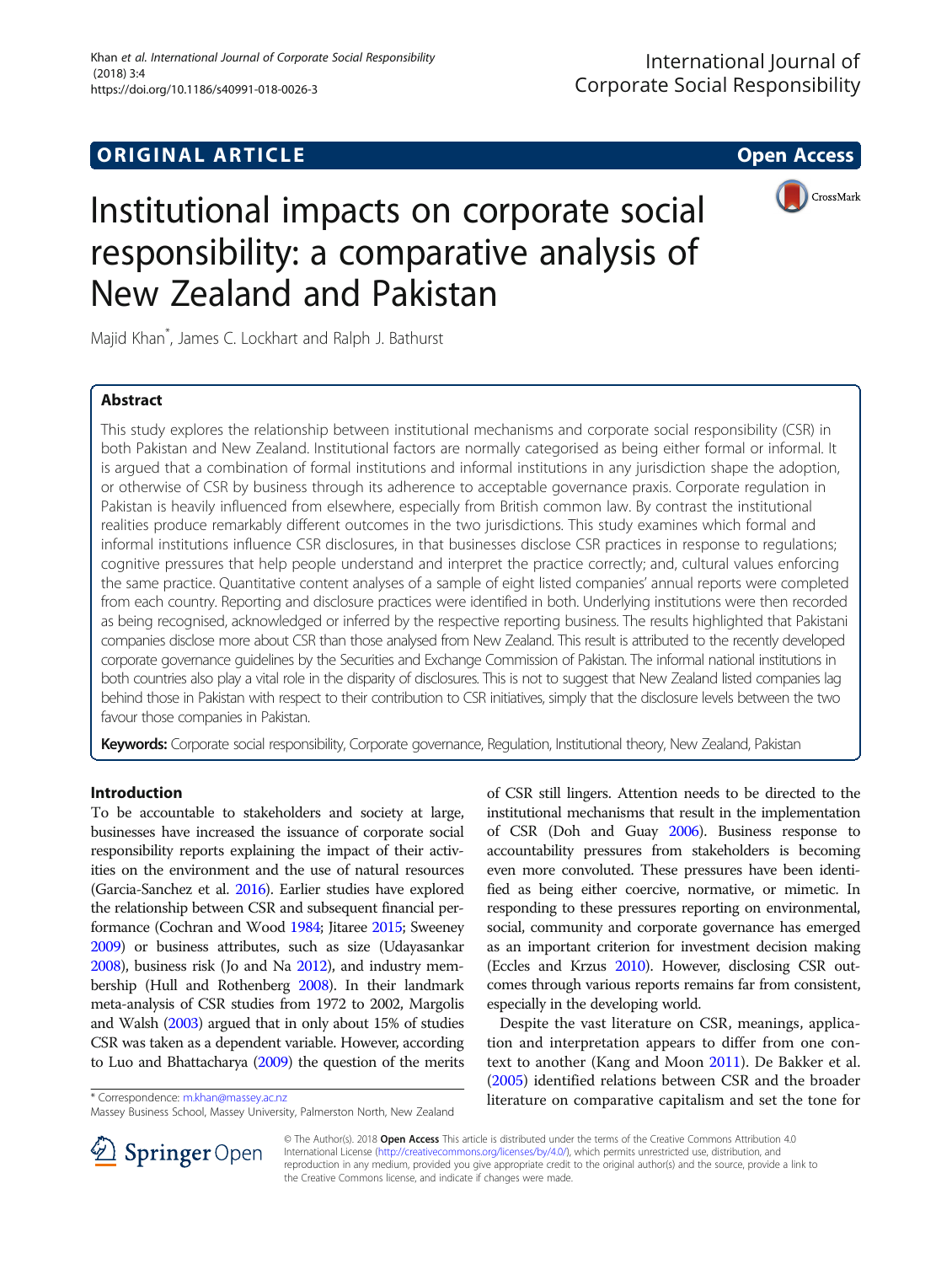comparative institutional research on CSR (as cited in Jackson and Apostolakou [2010;](#page-11-0) Matten and Moon [2008](#page-11-0)). For example, they posed the now famous question asking why CSR is an implicit element of the institutional framework of corporations in Europe, whereas it is an explicit element of corporate policies in the United States of America. Much of the research on CSR has been conducted in the developed world (North America & Europe) but interest is now growing in larger emerging countries (Aguinis and Glavas [2012](#page-10-0); Karam and Jamali [2017\)](#page-11-0). In addition, there is a clear scarcity on how CSR is understood, practiced and evaluated across different cultures (Diehl et al. [2016;](#page-10-0) Fifka [2013;](#page-11-0) Matten and Moon [2008](#page-11-0)). Therefore, we lack understanding of different national interests, viewpoints and identities. In other words, there is a paucity of understanding on how the responsibilities of companies and various actors are constructed in different institutional and national settings. In order to address this deficiency this study compares the CSR disclosure practices of a sample of listed companies in New Zealand with a comparable sample in Pakistan.

The regulatory environment in New Zealand does not prescribe social and environmental disclosure (Dobbs and van Staden [2016\)](#page-10-0). Neither the Companies Act, 1993 nor the Financial Reporting Act, 1993 requires companies to include CSR-related information in their annual reports. Furthermore, there is no mention of CSR disclosures in corporate governance principles of either the New Zealand Stock Exchange or Securities Commission New Zealand. Blackmore ([2006](#page-10-0)) argued that traditionally New Zealand's approach in reforming corporate governance has been led by the Financial Market Authority (FMA). New Zealand is not the only country that does not prescribe CSR disclosure. For example, in a comparative analysis of corporate governance in New Zealand, Australia and the United States of America Blackmore [\(2006\)](#page-10-0) observed that they have contended that these countries have near analogous capital markets and company law. Given that New Zealand and Pakistan also have near identical regulations, their foundations both being from British common law, the aim of this study is to conduct a comparative analysis of regulatory and institutional mechanisms that shape CSR disclosures in each jurisdiction.

Following the developed world, the Securities and Exchange Commission of Pakistan (SECP hereafter) introduced voluntary guidelines for corporate social responsibility practice and disclosure (Securities and Exchange Commission of Pakistan [2013\)](#page-12-0). The CSR guidelines are provided in order to integrate decisions and operations of the business with responsible practices. As recently as November, 2017, the SECP issued the listed companies (Code of Corporate Governance Regulation, 2017) and provided additional policies regarding CSR. The regulation focuses on social, environmental and governance in addition to aligning health and safety aspects in business strategies that promotes sustainability. "This includes but is not limited to corporate social responsibility initiatives and other philanthropic activities, donations contributions to charities and other social causes" (Securities and Exchange Commission of Pakistan [2017](#page-12-0), p. 5). The 2017 code requires the CEO of listed companies to publicly identify issues, such as the implementation of environmental, social, health, and safety practices for decisions by the company's board of directors. However, due to the distortions in the economy market forces in Pakistan do not yet appear to punish unethical practices or reward good governance (Tahir et al. [2012](#page-12-0)), despite the development of the code and respective CSR guidelines. For example, the promotion of transparency and accountability in business is effectively discouraged due to the relatively large size of the undocumented economy. Previous studies have highlighted that there is weak corporate governance and infraction in Pakistan, however, the actual literature on CSR disclosures in Pakistan is scant. A small number of studies have focussed on CSR disclosures and there is a call for academic inquiry into the matter in developing countries (Ahmed Haji [2013;](#page-10-0) Belal and Momin [2009;](#page-10-0) Javaid Lone et al. [2016](#page-11-0)). This study therefore, contributes to the disclosures literature by explaining the difference of CSR discloses between a developing and a developed country. The study explores the institutional settings under which the regulatory and informal institutional environment have an influence on corporate social responsibility.

## Corporate social responsibility disclosures

Margolis and Walsh [\(2003](#page-11-0)) observed that businesses are increasingly considered to resolve societal problems. This is because organisations are facing numerous pressures from stakeholders in the contemporary business environment. Corporate social responsibility is an umbrella term for the relationship between business and society. Baumann-Pauly et al. ([2013](#page-10-0)) defined CSR as integration of environmental, social and ethical considerations into business conduct, often in line with the interests of stakeholders. The definition suggests that businesses not only operate for efficiency but also include accountability to stakeholders. CSR can then be used as a means of communication to a particular group of stakeholders by the businesses (Jitaree [2015](#page-11-0)). One of the key tools for communicating information to company stakeholders is through CSR reporting (Ahmed Haji [2013](#page-10-0); Fifka [2013;](#page-11-0) Golob and Bartlett [2007;](#page-11-0) Xiaowei Rose et al. [2017](#page-12-0)). Various reasons behind CSR disclosures include, but are not limited to enhancing financial performance (Platonova et al. [2016;](#page-11-0) Qiu et al. [2016](#page-12-0)); strengthening company reputation (Birkey et al., [2016;](#page-10-0) Unerman [2008\)](#page-12-0); compliance with regulation (Birkey et al., [2016\)](#page-10-0); and, to gain legitimacy (Bachmann and Ingenhoff [2016;](#page-10-0) Chauvey et al. [2015](#page-10-0)).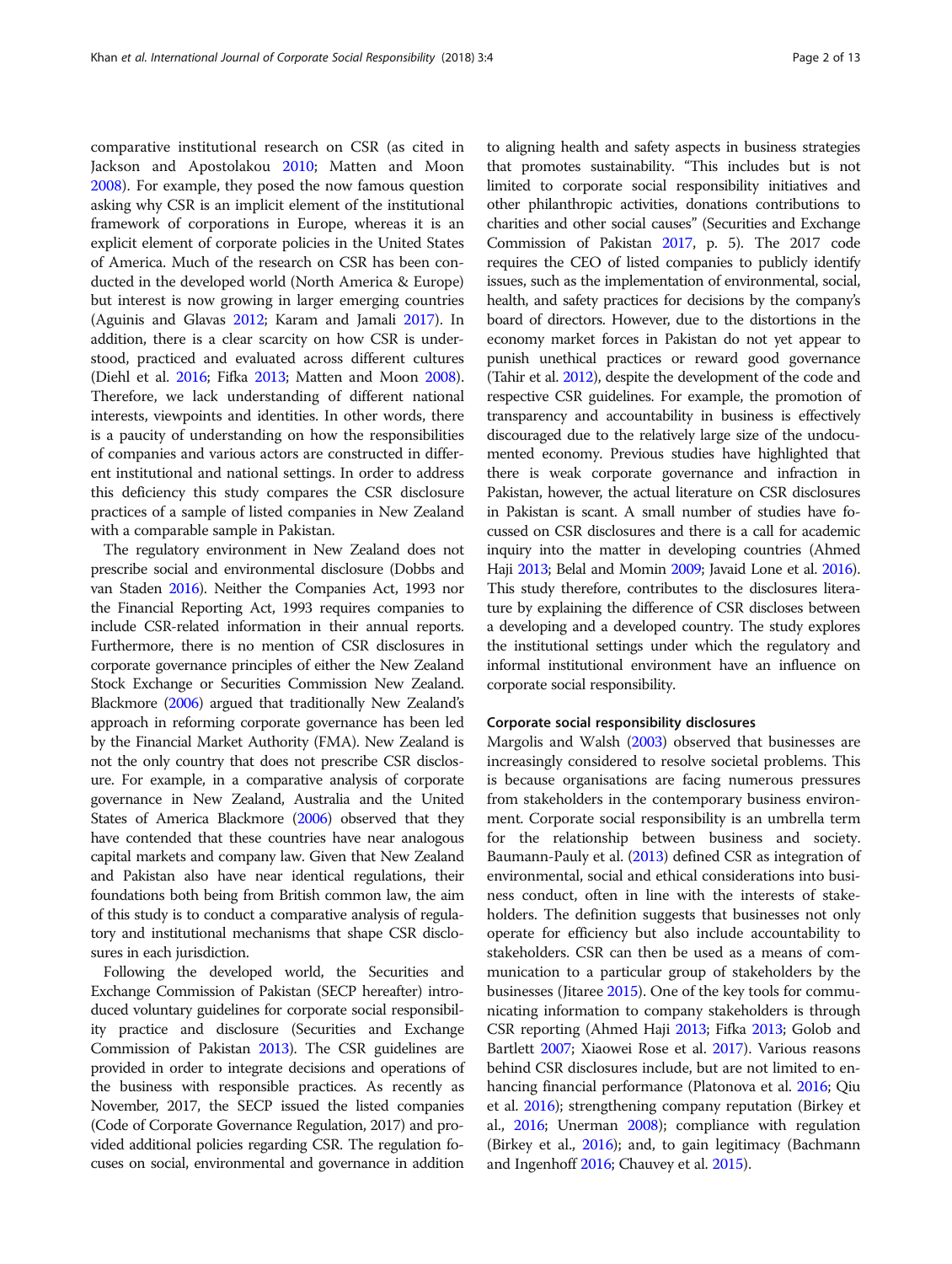Businesses use CSR reporting as a tool to inform different stakeholders about environmental, social and other related issues. The "public information model" explains the basic form of CSR reporting (Grunig [1989,](#page-11-0) p. 22). This model should provide information "to the public on what the organization has done to be responsible and should explain lapses into irresponsibility" (Grunig [1989](#page-11-0), p. 48). Businesses then appear to use these reports as a tool through which to legitimise their activities (Hooghiemstra [2000\)](#page-11-0). These reports can be mandatory or discretionary (van der Laan [2009\)](#page-12-0). Those defending mandatory disclosures argue that disclosures should be regulated by the state and to get accurate information and to protect a nation's citizens (Doane [2002\)](#page-10-0). However, disclosures are only slowly gaining advocacy and largely remain in an underdeveloped form. At the heart of voluntary disclosure is the demand for information by a specific group of stakeholders (van der Laan [2009\)](#page-12-0). Van der Laan [\(2009](#page-12-0)) further argued that voluntary disclosure might involve a separate disclosures section, such as, stand-alone social sustainability or environmental disclosure or involve various management discussions and explanations.

Lenssen et al. [\(2011\)](#page-11-0) argued that the response of business to social pressure results in prestige and social acceptance. Accordingly, many countries have issued guidelines regarding CSR disclosures and good governance, for instance, the Combined Code in the United Kingdom; the OECD guidelines; the German Code; the Austrian Code; and, the Second King Report in South Africa. These recommendations and guidelines are attributed to have had a spectacular influence on the socially responsible behavior of businesss (Spitzeck [2009\)](#page-12-0).

The idea that institutional pressures influence CSR disclosures is central to the current study. By focussing on two different institutional settings, the study looks to further unpack the different formal and informal institutional pressures that help to understand the reason behind disclosures. The CSR reporting issue is becoming more prevalent not only at national level but globally (Golob and Bartlett [2007;](#page-11-0) Tschopp and Huefner [2015](#page-12-0)). Research on CSR disclosures is dated from the late 1980s. Since then there has been a dramatic increase in research inquiries on the subject (see Hackston and Milne [1996](#page-11-0)). Most inquiries have focused on environmental disclosures rather than emerging social issues (Parker [2014](#page-11-0)). Additionally, the majority of the disclosure studies have been based in developed world and developing countries have received little attention (Fifka [2013](#page-11-0)) to date.

## CSR reporting in Pakistan

One of the oldest civilisations in the world is in the Indus Valley (South Asia), dating back 5000 years, and now spread over what is today Pakistan. Pakistan is the 6th

most populated country in the world with a population of approximately 200 million (Warriach [2017](#page-12-0)), with a total land area of 796,095 sq. km. As of 2017, Pakistan remains an economically weak country with a purchasing power parity (PPP) per capita of US\$5100.

When it comes to research on CSR, South Asia has been the recipient of less attention than East Asia. Furthermore, CSR studies in South Asia are predominantly focussed on Bangladesh and India. Pakistan has received less attention from CSR studies in general and disclosure studies in particular (Ahmad [2006;](#page-10-0) Hassan et al. [2012](#page-11-0)). To date, the concept of CSR in Pakistan has largely been limited to discussions in the media (Waheed [2005](#page-12-0)), despite corporate governance reforms for listed companies by the SECP (Javid and Iqbal [2010](#page-11-0)). While it is commonly argued that Pakistani companies lag behind in CSR initiatives there companies that appear to be taking CSR seriously and actively contributing to society (Shahid [2012\)](#page-12-0). The CSR practices of Pakistani companies are primarily oriented towards philanthropy (Ahmad [2006\)](#page-10-0). Jabeen and Khan ([2008](#page-11-0)) contended that culture, religion and family traditions are the factors that compel both organisations and society to involve in charitable activity. The bulk of such donations go to the health and education sectors. Additionally, companies have started to engage in broader environmental, community and social issues. However, in an age of growing CSR and global awareness, corporate scandals exist in Pakistan commonly in the shape of exploitation of workers (Ashraf [2018\)](#page-10-0), child labour (Delaney et al. [2016](#page-10-0)), and other corporate abuses. Multinational companies in Pakistan are now taking the lead in the implementation of CSR and have specialised departments to design and and publish on the role of their businesses in society in annual reports or one off sustainibility reports. Raza and Majid [\(2016\)](#page-12-0) argued that SMEs are largely unware of the idea of being socially responsible, however, some improvement has been noted. CSR activities in Pakistan, while prescribed are voluntary with respect to disclosure of corporate, labour, environment, and consumers protection. According to Ahmed and Ahmed ([2011\)](#page-10-0) there is a lack of uniform laws compelling businesses to consider CSR and few industires have developed ethical principles and codes of conduct. There is, however, a general perception among businesses that CSR relates to philanthropy (Sajjad and Eweje [2014](#page-12-0)), and that CSR is not linked to the creation of shared value. As the majority of the population in Paksitan lives in rural areas (approximately 70%), CSR has the potential of creating diffrences in rural development, health care, community empowerment, education, awareness about rights and duties, perception of laws, entrepreneurship opportunities, ensuring transperancy, development of insfrastructure and enhancing business performance (Ahmed and Ahmed [2011](#page-10-0)).

Following these global traditions, voluntary guidelines for CSR have been issued by the SECP (SECP [2013](#page-12-0)). Javaid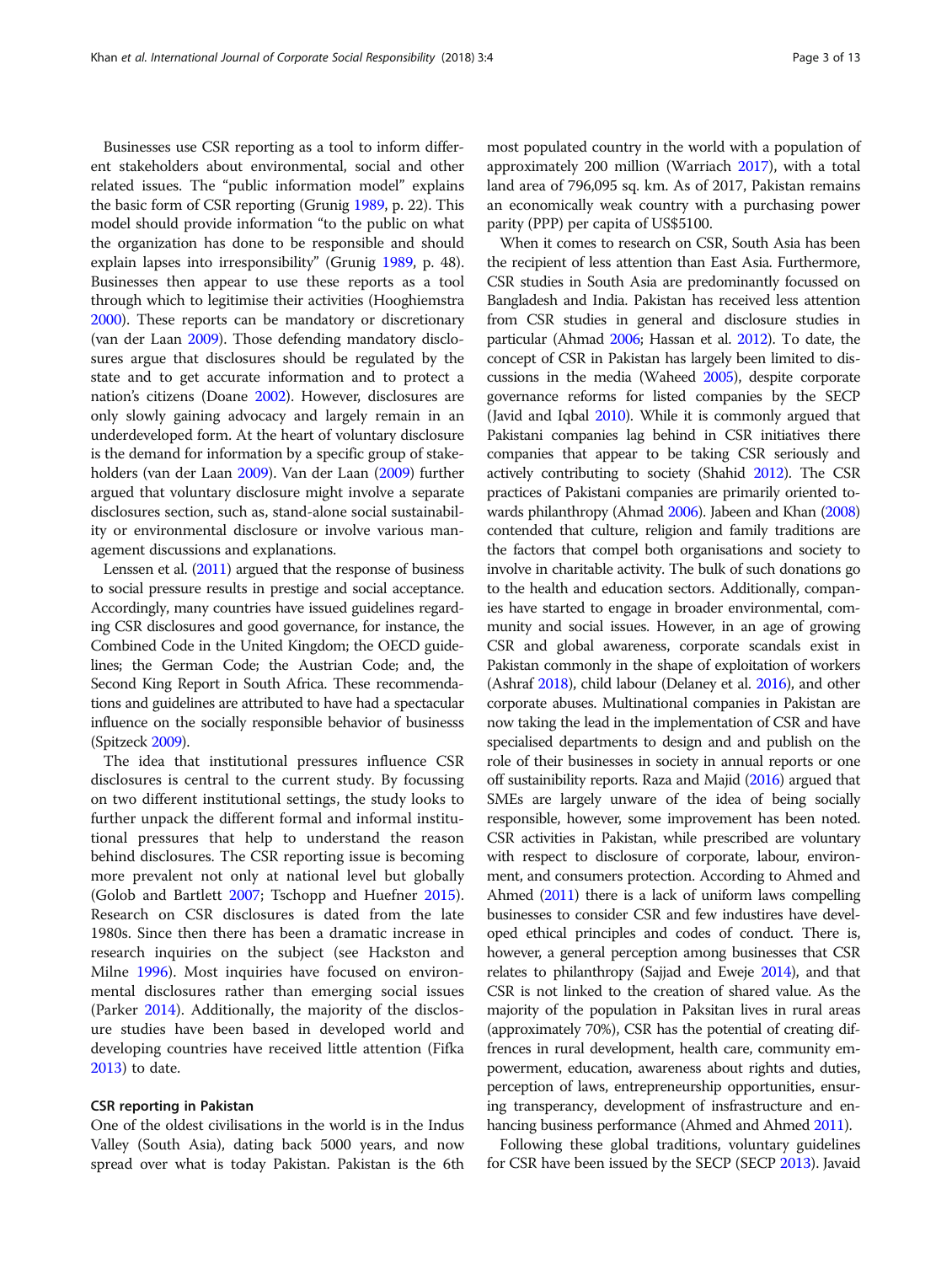Lone et al. [\(2016](#page-11-0)) noted that that these guidelines are directed at business in Pakistan with the aim to better motivate them towards socially responsible conduct. Furthermore, the guidelines recommend that businesses have a CSR policy incorporated by their board, reflected in the form of their commitment to reporting CSR-related activities. The SECP is now playing a pivotal role in promoting a culture of socially responsible business (Ahmad et al. [2015\)](#page-10-0) because the presence of independent monitoring organisations and state regulation are likely to stimulate CSR-related activities (Campbell [2007\)](#page-10-0). For example, Ahmed Haji [\(2013\)](#page-10-0) argued that the initiation of the Silver Book for Malaysian publicly owned companies resulted in a drastic increase in CSR disclosure in that jurisdiction. Similarly, Javaid Lone et al. ([2016](#page-11-0)) observed that companies disclosed more CSR related activities in Pakistan following the introduction of CSR guidelines. But the extent of these disclosures appears to vary considerably across industrial sectors.

## CSR reporting in new Zealand

New Zealand is a geographically isolated developed country located in the South Pacific Ocean, its closest neighbour of significance being Australia (it is 2161 km from Sydney to Auckland). New Zealand is a small country, similar in size to either Great Britain and Japan, with a small population of 4.5 million. It has a fascinating history reflecting a unique mix of European and Maori culture. New Zealand has an open market that works on freemarket principles. It is considered one of the most deregulated economies amongst the OECD (Kelsey [1995;](#page-11-0) Frame et al. [2003\)](#page-11-0). Major exports include tourism, dairy products, logs and timber, lamb and beef.

Roper ([2004](#page-12-0)) argued that the political, social and economic history of New Zealand has significant effect on its response to social responsibility and sustainability issues. As recently as the 1990s CSR was not publicly considered (Roper [2004\)](#page-12-0). CSR is still not a dominating phenomenon in New Zealand, however, it is now growing rapidly in the contemporary business environment (Eweje and Bentley [2006\)](#page-11-0). Recently, major CSR practices in New Zealand have been centred around environment and social issues among others. Collins et al. [\(2010\)](#page-10-0) argued that businesses in New Zealand are more engaged in social practices than environmental sustainability practices. The most common social issue tackled was found to be provision of employees for time and money for charity, while the most common environmental-oriented practice was recycling by companies (Fernando [2013](#page-11-0)).

Environmental and social disclosure is not legislated within the current New Zealand reporting system (Dobbs and van Staden [2016](#page-10-0)). The Companies Act 1993 does not require companies to include information about corporate social responsibility in their annual reports nor does the

Financial Reporting Act 1993 require the reporting of environmental and social activities (Hofstede et al. [2010](#page-11-0); Ministry of Business Innovation and Employment [1993](#page-11-0), p. 105). In addition, the New Zealand Stock Exchange (NZSE) has no requirement for CSR discloses by listed companies (Dobbs and van Staden [2016](#page-10-0)). Furthermore, neither the corporate governance principles of the Financial Market Authority nor the NZSE specifically covers CSR, although the principles implicitly embrace the concept of CSR. Reporting of CSR is, therefore, entirely voluntary in New Zealand. Many other countries that also make no specific CSR disclosures mandatory (Dobbs and van Staden [2016](#page-10-0)).

Businesses in New Zealand are observed to provide very few reports regarding specific social and environmental disclosures (Reddy et al. [2010](#page-12-0)). The KPMG survey of international CSR reporting identified only 27 of the top 100 listed companies in New Zealand disclosing information regarding CSR activity (Dobbs and van Staden [2016](#page-10-0)). The scarcity of consistent guidelines or regulations regarding the quality and structure of CSR disclosures have led those companies that do report on social and environmental activities to use a wide variety of tools, techniques and disclosures (Reddy et al. [2010](#page-12-0)). So while reporting is not mandated various tools and measures are being employed and reported upon in a manner anticipated by a free market.

#### Theoretical framework: Institutional theory

According to Berger and Luckmann [\(1966](#page-10-0)) institutions refer to a certain exemplification where under a certain situation X, an actor Y, is expected to do Z. Alternatively, institutions are considered to be a habitual pattern of behavior which further enables or constrains people. Streeck and Thelen ([2005](#page-12-0)) contended that a specific way of doing things can be considered as institutionalised within a context to the extent that subsequent deviant behavior will result in loss of legitimacy, and likely result in social sanctions. According to Brammer et al. ([2012\)](#page-10-0), this applies to both the formal and informal instructions in society. New institutional theory encompasses normative regulative and mimetic dimensions explaining why organisations become isomorphic within an organisational field over time (DiMaggio and Powell [1983\)](#page-10-0). Therefore, one of the most important dimensions of institutional theory is isomorphism. The process of isomorphism refers to similarities or homogenisation (DiMaggio and Powell [1983\)](#page-10-0). In line with this, they defined isomorphism as the forces that enable or constrain one organisation in an organisational field to resemble other organisations facing similar prevailing institutional conditions. Isomorphism can further be categorised into two components, institutional isomorphism on the one hand and competitive isomorphism on the other (Moll et al. [2006](#page-11-0)). Competitive isomorphism refers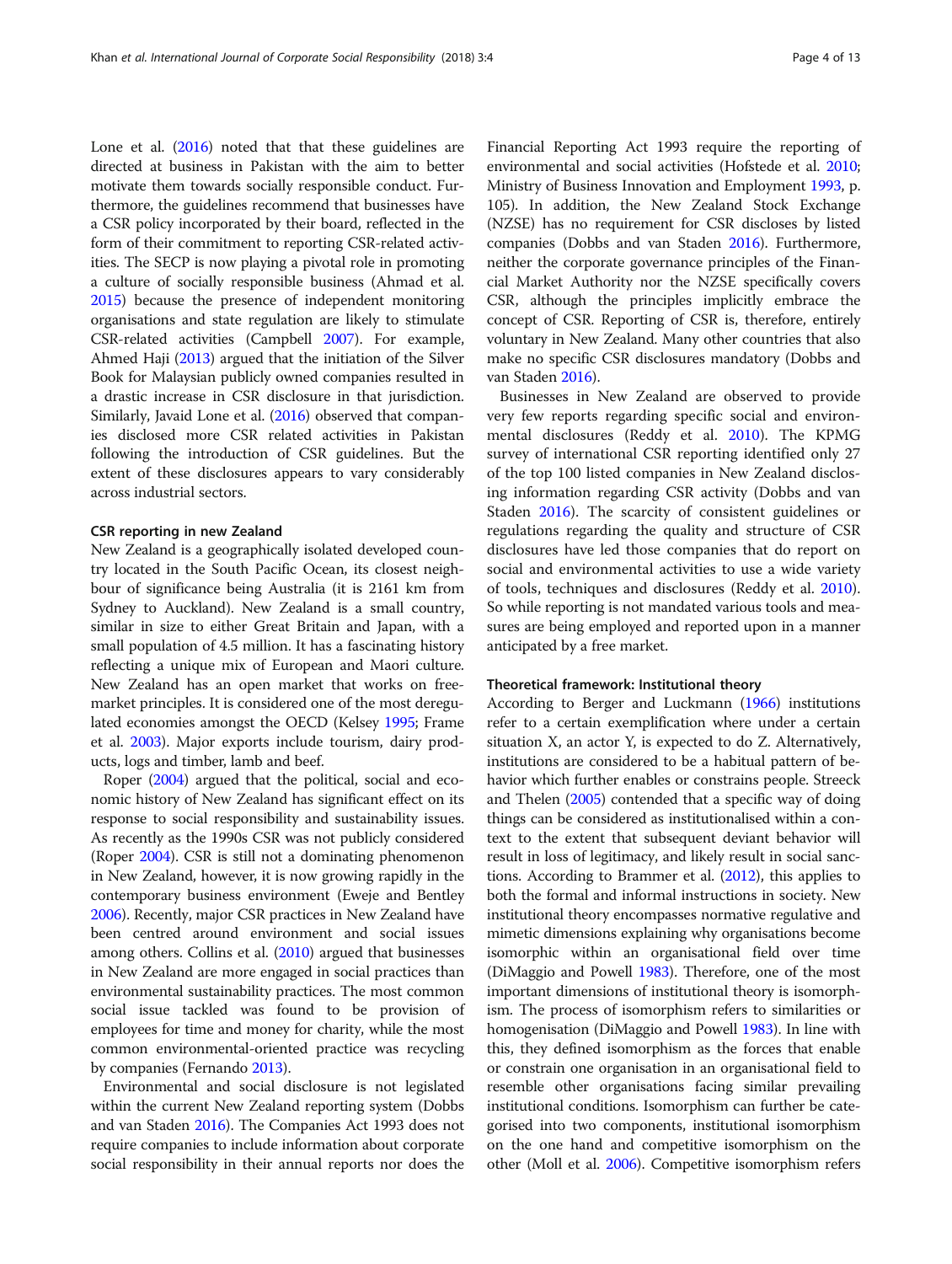to "how competitive forces drive organizations towards adopting least-cost, efficient structures, and practices" (Moll et al. [2006](#page-11-0), p. 187). Whereas according to DiMaggio and Powell [\(1983\)](#page-10-0), institutional isomorphism was further broken down into three sub- categories, coercive isomorphism, normative isomorphism, and mimetic isomorphism. Each of the three sub-categories of institutional isomorphism are now discussed.

Coercive isomorphism relates to external factors, such as government regulations and shareholders' and employees' influence. Such pressures arise because of powerful actors, such as government regulation or industry self-regulation to change organisational institutional practices, for example, CSR (Deegan and Unerman [2009](#page-10-0)). Because of the sector-wide impacts of coercive isomorphic organisational responses have a tendency to converge over time.

The second type of isomorphism is mimetic. Mimetic isomorphism occurs when organisations trying to copy or emulate the practices of other organisations to gain a competitive advantage in the form of legitimacy. DiMaggio and Powell [\(1983](#page-10-0)) discovered that one of the powerful factors that emerge with mimetic isomorphism is uncertainty. Organisations will risk legitimacy if they fail to follow procedures adopted by other organisations or adopt innovative practices within the same institutional field (Unerman and Bennett [2004\)](#page-12-0). Therefore, organisations adopt CSR practices in order to enhance and maintain their legitimacy, especially legitimacy relative to their competitors.

The last type of isomorphism is normative isomorphism which emerges from the common values underpinning specific institutional practices. Deegan and Unerman [\(2009](#page-10-0)) contended that a form of normative isomorphism occurs when there is a professional expectation, such as that to which accountants comply with accounting standards while producing accounting reports. Similarly, a voluntary CSR initiative may also be considered a form of normative isomorphism as it is increasingly adopted over time.

Irrespective of organisational efficiency or actual usefulness of the specific isomorphism, these processes lead organisations to adopt similar management practices and structures within their industry over time (Carpenter and Feroz [2001](#page-10-0)). In line with this, Carpenter and Feroz [\(2001](#page-10-0)) argued that organisations will respond to pressures from the institutional environment adopting the various forms that are regarded appropriate. Therefore, institutional theory locates corporate social responsibility within a broad area of economic governance comprising various modes, such as state regulation, the market, and beyond (Brammer et al. [2012\)](#page-10-0). Institutional theory provides an important and powerful oversight from which to understand the attitudes and practices in a specific context (DiMaggio and Powell [1991](#page-10-0)). Kang and Moon ([2011\)](#page-11-0) argued that the institutional context of an individual country determines what business conducts means to those organisations operating in that context. From this position Matten and Moon [\(2008\)](#page-11-0) in their landmark contribution on implicit and explicit CSR illustrated the difference between the United States of America and Europe, where CSR was found to be an implicit element of the institutional framework of corporations in the Europe but an explicit element of corporate policies in America.

Brammer et al. [\(2012\)](#page-10-0) argued that research adopting the lens of institutional theory to explain business responsibilities has been focused on the diversity of CSR and the dynamics of CSR. Their observation concurs with the two conspicuous schools of thought in institutional theory:

"New institutionalists tend to emphasize the global diffusion of practices and the adoption of these by organizations, but pay little attention to how such practices are interpreted or 'translated' as they travel around the world […]. The business systems approach highlights how business continues to be influenced by the national institutional frameworks in which it is embedded, but tends to play down the effects of transnational developments on national patterns of economic organization". (Tempel and Walgenbach [2007](#page-12-0), p. 2)

The diversity perspective in institutional theory has been employed in CSR research to explain cross-national differences in CSR practices (Gjølberg [2009](#page-11-0); Jackson and Apostolakou [2010\)](#page-11-0). A comparative view on CSR helps understand the country specific meanings of CSR as a management function. CSR as a US concept (Carroll [2008](#page-10-0)), can hardly be understood without understanding the institutional environment under which the idea was considered. In line with this, Doh and Guay ([2006](#page-11-0)) argued that the institutional framework of businesses in a particular country determines what it means to be socially responsible. This institutional environment is not only limited to the formal institutions, such as laws, trade unions and civil society among others but also involves the informal institutions, such as religious norms, culture, tribal traditions or customary norms (Brammer et al. [2012\)](#page-10-0). However, these analyses have rarely transcended to the comparison of responsibility practices in developing countries with that of developed countries.

In addition to diversity, the dynamics of the concept and its applications have changed and research in the area has recently gained momentum. Dynamics refers to the ways in which CSR has diffused from Western systems of capitalism to other countries through imitation and adaptation (Brammer et al. [2012\)](#page-10-0). The formidable lens of institutional theory appears to help understanding how and why CSR has different forms in different contexts. In addition, to the country-specific understanding of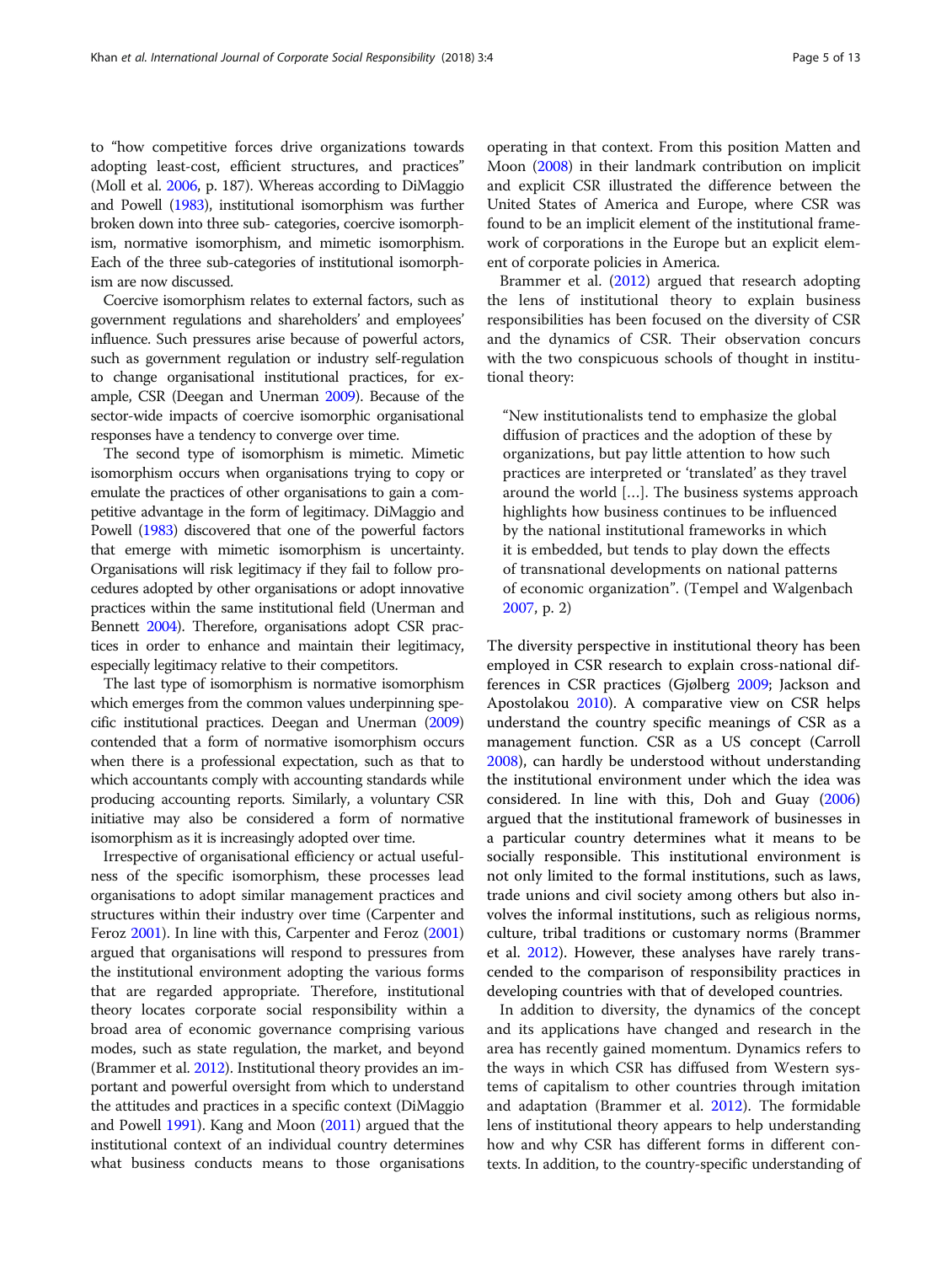CSR, institutional theory also helps explain why the concept is now an integral to businesses in almost every country in the world (Visser and Tolhurst [2010\)](#page-12-0).

## Corporate regulation

The corporate regulation landscape comprises various a range of regulatory systems. The prominent systems amongst these are statutory regulation, co-regulation, and self-regulation. Statutory regulation refers to necessary rules, monitoring compliance and enforcement of these actions by imposing sanctions (Rahim [2013\)](#page-12-0). Palzer and Scheuer [\(2003](#page-11-0), p. 27) noted that the implementation of these rules is the responsibility of government. By contrast, Black ([1996,](#page-10-0) p. 27) defined self-regulation as "the situation of a group of persons or bodies, acting together, performing a regulatory function in respect of themselves and others who accept their authority". With selfregulation, private parties, such as the industries, the business itself, providers, and producers among others take responsibility for implementation. In the case of selfregulation governments do not normally interfere and private parties monitor compliance (Rahim [2013](#page-12-0)). In line with this, Palzer and Scheuer [\(2003](#page-11-0)) highlighted that selfregulation may take the form of qualitative or technical standards potentially associated with a code of conduct describing what is good and bad practice. These codes may involve rules on the structure of the relevant complaints bodies and on out-of-court mediation. Finally, coregulation has been defined as an intermediate interaction between government and businesses (Palzer and Scheuer [2003\)](#page-11-0). A co-regulatory system combines the elements of both self-regulation and statutory regulation (Nakpodia et al. [2016\)](#page-11-0). Depending on the actual combination of statutory regulation and self-regulation elements, co-regulation can take different forms of regulatory strategy (Rahim [2013](#page-12-0)). Government lays down the legal basis to start the functioning of the system, businesses then formulate rules which depict its functioning (Rahim [2013](#page-12-0)). All these types of regulations have different effects on the CSR practices, especially listed companies that are required to maintain regular disclosures of performance.

Issues understanding the relationship between state regulation and self-regulation have emerged. According to Baldwin ([2004](#page-10-0)), the rise of the modern regulatory state occurred in the second half of the twentieth Century in the United Kingdom following a noted increase in punitive regulation and the subsequent decline in traditional forms of self-regulation. However, this trend has not been the only way for regulatory change to emerge. Hutter [\(2001](#page-11-0)) argued that in some areas there has been a move towards self-regulation in areas, such as health and safety. By contrast, in areas, such as a wide range of industrial, economic, financial, legal, health, culture, education and sports state regulation is increasingly evident (Bartle and Vass [2007\)](#page-10-0). Therefore, there is now an on-going debate as to whether self-regulation or state regulation is the best governance mechanism for CSR practices.

## **Methods**

## Sampling and data

The objective of this study is to determine and contrast the regulatory and institutional impacts on corporate social responsibility within New Zealand and Pakistan. This section describes the measurement, sampling and research design used.

Annual reports of selected companies were used to analyse the association of institutional factors (formal & informal) and CSR. The data was collected from a select sample of listed companies on each of the New Zealand Stock Exchange (NZX) and Pakistan Stock Exchange (PSX). The reason for evaluating the reports for one year was to determine a status quo of CSR disclosures in both countries. The sample was limited to eight companies from each exchange. Companies from New Zealand were selected across a broad range of industries and sectors: Air New Zealand, Freightways, Michael Hill International, Cavalier Corporation, Fletcher Building, Restaurant Brands, Spark (formerly Telecom), and Steel & Tube Holdings. Similarly, a wide range of companies from Pakistan were chosen - Pakistan International Airline, Pakistan Telecommunication Company Limited, Aisha Steel Mills Limited, Millat Tractors, Engro Fertilisers, Nestle Pakistan, Gul Ahmed Textile Mills Limited and Fauji Cement. The study only used the annual report as the sampling unit. Annual reports have been previously accepted as an appropriate source of business' attitude towards social and environmental reporting (Campbell [2000\)](#page-10-0). Additionally, as the study is primarily focussed on a small number of companies, representing a wide range of industries, care needs to be taken in extrapolating to the wider population. These companies were chosen because they are major players in their respective industries in each country. The study covered the companies' annual reports for the year 2016.

## Measurement

## Dependent variable

The study used a quantitative content analysis method. The content analysis was then done in two stages. A CSR checklist was constructed in the first stage. The categorisation was based on earlier studies (Aras et al. [2010](#page-10-0)) each of which identified location; broad themes of disclosures; and, the form of CSR in annual reports. Location involved corporate governance section, operation review section, chairman's report section and CSR section. Themes of disclosure were based on environment-related activities, employee-related activities, energy, product responsibility and community involvement. The form of the disclosures involved narrative, photographs and monetary data related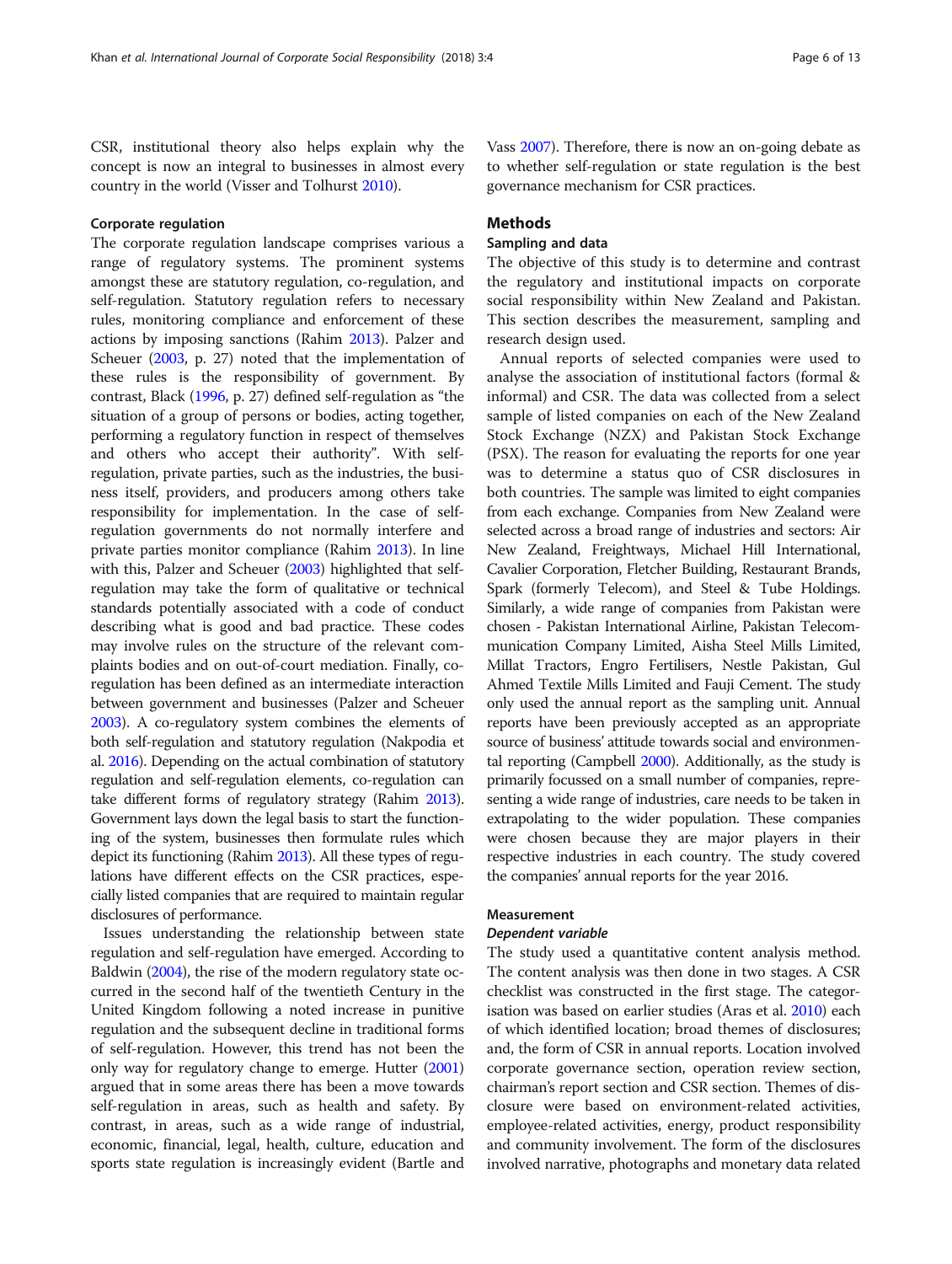to each of the themes. The CSR checklist was then developed and pre-tested to create an index of the dependent variable. The index was treated as a dichotomous variable, that is, if the company disclosed the specific CSR item it took the value '1' if no disclosures, it took '0'. Items were included about each of the mentioned themes and scores were aggregated from these items related to CSR.

Various methods have been employed by researchers for quantitative content analysis of CSR in listed company annual reports, such as counting the number of words (e.g. Haniffa and Cooke [2005](#page-11-0); Zeghal and Ahmed [1990](#page-12-0)), counting the number of sentences, (e.g. Aras et al. [2010](#page-10-0); Milne and Adler [1999;](#page-11-0) Nazli Nik Ahmad and Sulaiman [2004\)](#page-11-0) and counting paragraphs and the proportion of pages (Gray et al. [1995](#page-11-0); Tilt [2001](#page-12-0)) committed to CSR. This study utilised phrase level analysis as data. The disadvantages associated with word counts is that they give no meaning to the context. Similarly, one of the criticisms of page proportions is that it disregards the difference in page margin, font size, and numbers of photos and graphics in annual reports. Moreover, the reports of companies vary in quality and format. The CSR index was calculated using guidelines from previous studies (e.g. Jitaree [2015](#page-11-0)). CSR was divided CSR into 45 items (broadly classified into 11 items for environmental dimensions, six energy dimensions, 16 employee dimensions, seven community involvement dimensions, and five product responsibility dimensions) using the following index for calculating CSR:

$$
CSRI_j = \frac{\sum_{i=1}^n x_{ij}}{n_j}
$$

Where:

 $CSRI_i =$  Corporate social responsibility index of  $j<sup>th</sup>$ firm.

 $n_j$  = Total number of CSR items for j<sup>th</sup> firm,  $n = 45$ .

 $X_{ij} = 1$  if i<sup>th</sup> item is disclosed, 0 if the i<sup>th</sup> item is not disclosed.

So that  $0 \leq \text{CSRI}_i \leq 1$ .

### Independent variables

The institutional environment comprised formal institutions, such as legal, financial and political systems as well as informal institutions, such as cultural, values, norms and beliefs (Lubatkin et al. [2005](#page-11-0)). The nature of the political and legal system at the country level (Matten and Moon [2008\)](#page-11-0) enables the prediction of a broader stakeholder orientation versus a more discrete shareholders' perspective.

The informal institutions exist in the form of cultural values, norms and have an omnipresent influence on "character of economies" in the form of normative or mimetic adoption of the practice (Scott [2008](#page-12-0); Whitley [1992](#page-12-0)). For example, the lingering differences between New Zealand and Pakistan relating to the role of businesses in society are significant. New Zealand scores 79 on Hofstede's cultural dimension being a strongly individualistic society whereas Pakistan with a low score of 14 is considered as being highly collectivist. Similarly, Matten and Moon ([2008](#page-11-0)) argued that the United States of America is a highly individualistic society with higher corporate discretion primarily manifest through philanthropic CSR, whereas European countries seek collaboration and consensus on CSR being more collectivist in nature. There is limited research available concerning the impact of Hofstede's dimensions on CSR practices. Fernandez-Feijoo et al. ([2014\)](#page-11-0) argued that companies which are located in more gender equal societies were found to employ more women on boards than that in gender unequal societies. But as argued in this research the informal institutions are expected to have a significant effect on managerial behaviour (Campbell [2007](#page-10-0)).

Hofstede's [\(1984](#page-11-0), 1991) continua was used to incorporate the informal differences between New Zealand and Pakistan. The continua include uncertainty avoidance, power distance, individualism vs. collectivism, and masculinity vs. femininity. Hofstede found differences among employees of different origins at IBM. Ultimately, these differences translated into different organizational behaviours or the host country's external environment. The cultural dimensions have been previously used in comparative CSR studies (Bondy and Starkey [2014](#page-10-0); Burton et al. [2000](#page-10-0); Farooq et al. [2014](#page-11-0)). In addition, the variations in corporate regulation as mentioned above were identified from the annual report of the companies. However, for the current study these informal institutional environment variables, such as Hofstede's cultural dimensions and corruption perceptions index were not incorporated in the analysis.

## Results and discussions

The companies and industries of the two country samples are presented in Tables [1](#page-7-0) and [2](#page-7-0).

The descriptive statistics for the CSR disclosures including all five dimensions, such as environment, energy, employees, community, and customers oriented responsibilities are presented in Table [3.](#page-8-0) Levels of CSR disclosures do not appear to follow a specific logic. The sampled companies in Pakistan disclose more on environment-oriented responsibilities with a mean of .50 and std. deviation of .261 than those in New Zealand' mean of .3182 and std. deviation of .3182. The mean for disclosures on energy for companies in Pakistan is .4167 with std. deviation of .29547 and the mean for those in New Zealand is .250 with std. deviation of .35635. The mean for disclosures on employeeoriented responsibilities for companies in Pakistan is .5859 with std. deviation of .20027; and, surprisingly companies in New Zealand has the same score with std. deviation of .24307. Similarly, the mean of disclosures on community-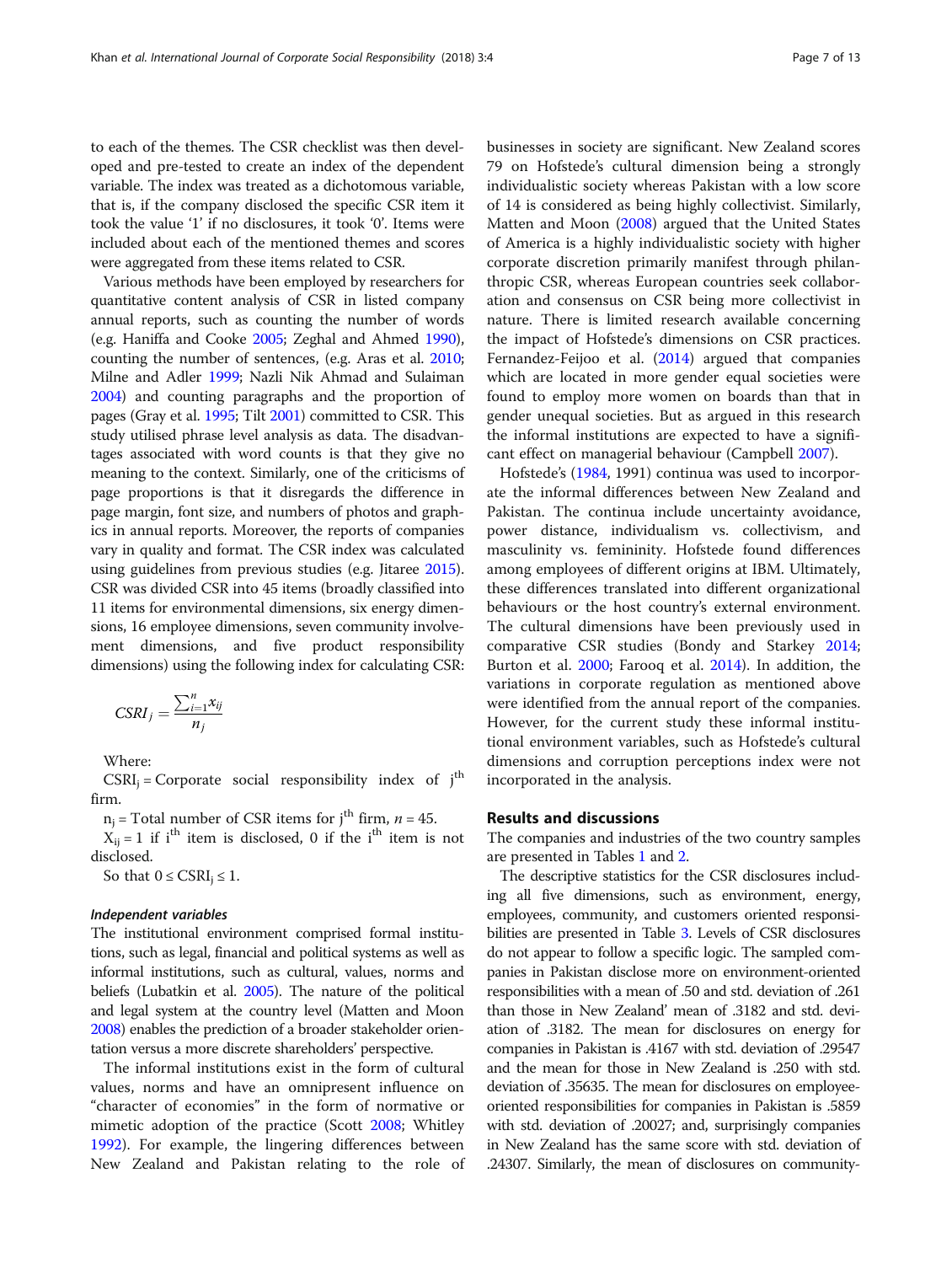<span id="page-7-0"></span>Table 1 Sample companies from New Zealand

|   | Company Name               | Industry          |
|---|----------------------------|-------------------|
|   | Cavalier Corporation       | Carpets & textile |
| 2 | Fletcher Building          | Construction      |
| ζ | Freightways Ltd            | Cargo airline     |
| 4 | Michael Hill International | Retailing         |
| 5 | Restaurant Brands          | Restaurants       |
| 6 | Spark Telecom              | Telecommunication |
|   | ST Steel & Tube            | Metals            |
| 8 | Air New Zealand            | Airline           |

oriented responsibilities for Pakistan is .71343 with std. deviation of .26452 and the mean for disclosures in New Zealand is .5893 with std. deviation .32788. The mean of disclosures for customer-oriented responsibilities in Pakistan was .6000 with std. deviation of .32071 and for New Zealand, the mean is .6750 with std. deviation .23755. Finally, the overall CSR mean score for sampled Pakistani companies was .5634 with std. deviation of .20318 and that for sampled companies in New Zealand was .438 with std. deviation of .24598.

These results demostrate that the sample Pakistani companies disclose more than those sample New Zealand companies. It might be the case that companies in economically advanced countries like New Zealand are neither required nor are mentioning broader stakeholders in their annual reports. If so, these results are similar to the previous studies, such as Dawkins and Ngunjiri [\(2008](#page-10-0)) and Waldman et al. [\(2006\)](#page-12-0), both suggesting that companies in the developing world are more likely to disclose social concerns in their annual reports than companies in the developed world. Moreover, it is also clear from the analysis that the results of CSR disclosures in both the countries are different across different industries. This suggests that some sectors may report more CSR in their annual reports than others. Previous research suggests that businesses with more risk of environmental pollution disclose more information for their commitment to CSR

Table 2 Sample companies from Pakistan

|    | Company Name                               | Industry                           |
|----|--------------------------------------------|------------------------------------|
|    | Kohat Cement                               | Cement                             |
|    | 2 Gul Ahmad Textile                        | Textile                            |
| 3. | Altern Energy                              | Power generation &<br>distribution |
|    | 4 Engro fertiliser                         | Fertiliser                         |
| 5. | Crescent Steel and Allied Products<br>l td | Engineering                        |
|    | 6 Pakistan Tobacco Company                 | Tobacco                            |
|    | Hino Pakistan                              | Automobile assembler               |
|    | gsk                                        | Pharmaceuticals                    |

in the long run (Gamerschlag et al. [2011](#page-11-0); Javaid Lone et al. [2016;](#page-11-0) Rayman-Bacchus et al. [2012\)](#page-12-0). However, the results in Table [4](#page-9-0) suggest there were no significant differences in disclosure practices of companies between New Zealand and Pakistan.

CSR reporting of selected Pakistani companies can be largely attributed to the institutional and regulatory environment. These informal institutions and regulatory measures are reflections of institutions for businesses to describe and monitor legitimacy (Dawkins and Ngunjiri [2008](#page-10-0)). As discussed above the regulatory structures in both the countries are near identical.

One explanation of this from an institutional perspective is provided by the practice of adoption (Gondo and Amis [2013\)](#page-11-0). The frequency of a practice and level of legitimacy initially required a decrease by the actors involved in promoting the practice, as practice become implemented within the organization (Green [2004](#page-11-0)). This shows that CSR disclosure practices are important in the early stages of implementation and become less important as the practice becomes diffused and more substantive. This might be the case in Pakistan where CSR practices are at an early stage and businesses mostly use their annual reports to disclose CSR to get legitimacy (Ahmad et al. [2015\)](#page-10-0). This suggests that businesses are not only subjected to scrutiny by government but also other interested stakeholders. Scholars in the field argue that businesses respond to institutional pressures and get social acceptance by adopting CSR practices (Amran and Haniffa [2011](#page-10-0); Campbell [2007](#page-10-0)).

The informal institutional environment of each country apperas to play an important role in a company's decision to dislose within a context. Saxena and Mishra [\(2017](#page-12-0)) attributed the different perception of companies on CSR to Hofstede's cultural dimension. The ranking and score of New Zealand and Pakistan is provided in Table [5](#page-9-0).

Table [5](#page-9-0) demonstrates that the selected companies from Pakistan score high on power distance than those in New Zealand. Power distance refers to the extent to which unequal power distribution is accepted in institutions and organisations. That means that in Pakistan, normally lower ranked employees wait for instructions from top management, and that they do not have the authority to interfere or provide any sort of suggestions. This is evident from previous literature, as Islam ([2004](#page-11-0)) corroborates that Pakistan is an autocratic society where the superior always makes the decisions in organisations and the sub-ordinates hardly have a say. In contrast, New Zealand's score on power distance is very low which means that elitism and superiority/hierarchy are disliked in the country. Moreover, it is evident that Pakistani society is collectivist in nature. In Pakistan, usually, the whole family depends on a single individual who takes care of everything and people normally take the responsibility of their group members (Islam [2004](#page-11-0)).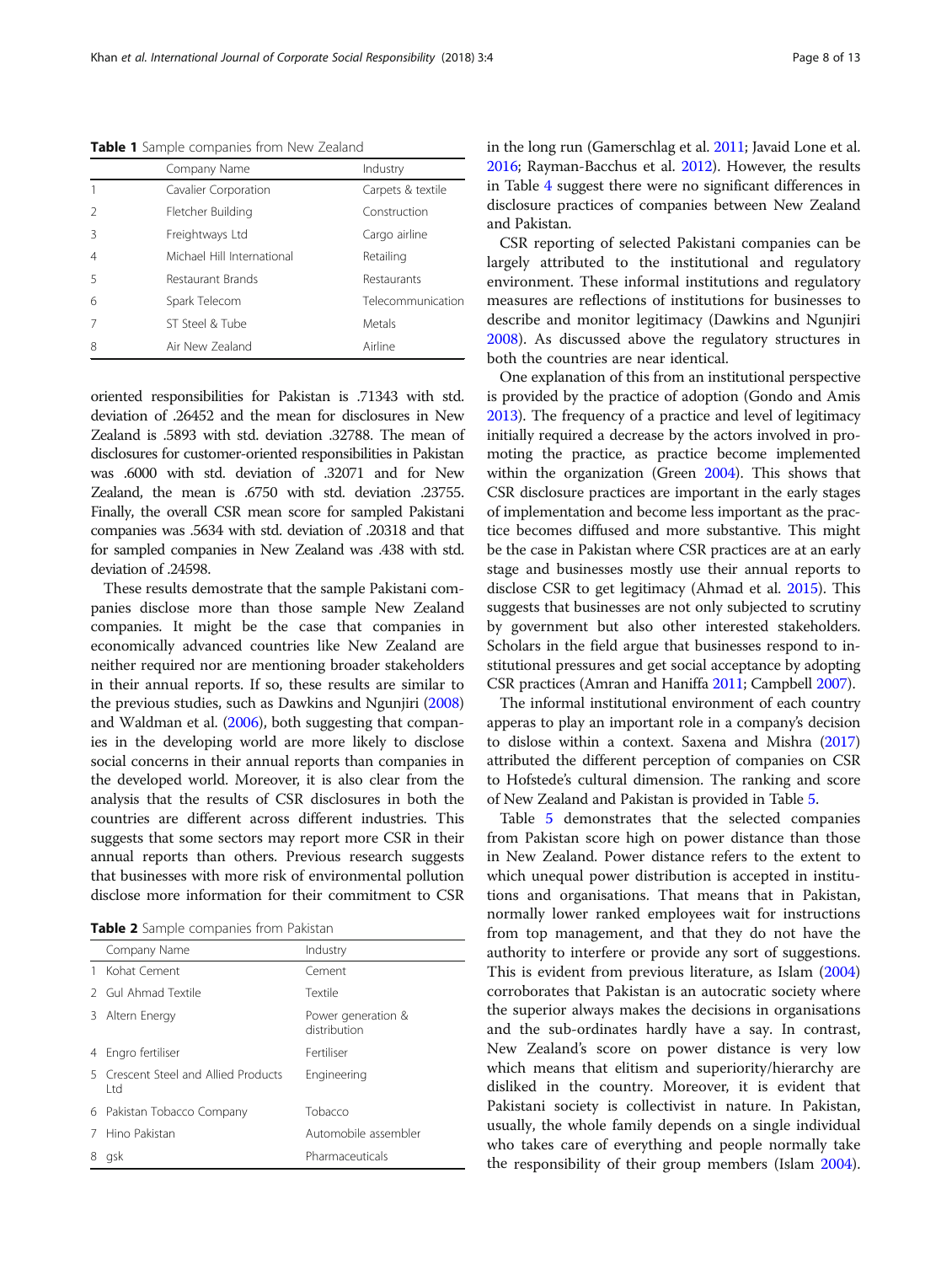|             |             | N  | Mean   | Std.<br>Deviation | Std.<br>Error | 95% Confidence Interval for Mean |             | Minimum | Maximum |
|-------------|-------------|----|--------|-------------------|---------------|----------------------------------|-------------|---------|---------|
|             |             |    |        |                   |               | Lower Bound                      | Upper Bound |         |         |
| Environment | New Zealand | 8  | 0.3182 | 0.3035            | 0.1073        | 0.0645                           | 0.5719      | 0.00    | 0.82    |
|             | Pakistan    | 8  | 0.5000 | 0.2617            | 0.0925        | 0.2812                           | 0.7188      | 0.09    | 0.82    |
|             | Total       | 16 | 0.4091 | 0.2894            | 0.0724        | 0.2549                           | 0.5633      | 0.00    | 0.82    |
| Energy      | New Zealand | 8  | 0.2500 | 0.3564            | 0.1260        | $-0.0479$                        | 0.5479      | 0.00    | 0.83    |
|             | Pakistan    | 8  | 0.4167 | 0.2955            | 0.1045        | 0.1696                           | 0.6637      | 0.00    | 0.83    |
|             | Total       | 16 | 0.3333 | 0.3277            | 0.0819        | 0.1587                           | 0.5080      | 0.00    | 0.83    |
| Employees   | New Zealand | 8  | 0.5859 | 0.2431            | 0.0859        | 0.3827                           | 0.7891      | 0.19    | 0.88    |
|             | Pakistan    | 8  | 0.5859 | 0.2003            | 0.0708        | 0.4185                           | 0.7534      | 0.31    | 0.94    |
|             | Total       | 16 | 0.5859 | 0.2152            | 0.0538        | 0.4713                           | 0.7006      | 0.19    | 0.94    |
| Community   | New Zealand | 8  | 0.5893 | 0.3279            | 0.1159        | 0.3152                           | 0.8634      | 0.00    | 0.86    |
|             | Pakistan    | 8  | 0.7143 | 0.2645            | 0.0935        | 0.4931                           | 0.9354      | 0.29    | 1.00    |
|             | Total       | 16 | 0.6518 | 0.2949            | 0.0737        | 0.4946                           | 0.8089      | 0.00    | 1.00    |
| Customers   | New Zealand | 8  | 0.6750 | 0.2376            | 0.0840        | 0.4764                           | 0.8736      | 0.40    | 1.00    |
|             | Pakistan    | 8  | 0.6000 | 0.3207            | 0.1134        | 0.3319                           | 0.8681      | 0.00    | 1.00    |
|             | Total       | 16 | 0.6375 | 0.2754            | 0.0688        | 0.4908                           | 0.7842      | 0.00    | 1.00    |
| Overall CSR | New Zealand | 8  | 0.4837 | 0.2460            | 0.0870        | 0.2780                           | 0.6893      | 0.12    | 0.85    |
|             | Pakistan    | 8  | 0.5634 | 0.2032            | 0.0718        | 0.3935                           | 0.7332      | 0.18    | 0.81    |
|             | Total       | 16 | 0.5235 | 0.2218            | 0.0555        | 0.4053                           | 0.6417      | 0.12    | 0.85    |

<span id="page-8-0"></span>Table 3 Descriptive statistics' from the analysis of Plc's in New Zealand and Pakistan (FYE 2016)

Collectivism transforms to businesses as well where the selection of an employee to an retrenchment process is likely to involve group decision making. On the other hand, New Zealand is a strong individualistic society. The hiring and laying off processes are done on merit. Thirdly, Pakistan has medium scores on masculinity/femininity which means masculinity/femininity cannot be segregated (Hofstede et al. [2010\)](#page-11-0). This is due to significant growth of middle-class families, increase in education, a rich national identity, and enhanced global awareness in the country (Salman [2015](#page-12-0)). On the contrary, New Zealand is considered to be a masculine country because of the significantly high score on this dimension (Hofstede et al. [2010\)](#page-11-0). Countries with the varying score on masculinity ranking tend to allocate roles of males and female differently within organizations (Hamid [2017](#page-11-0)). Finally, Pakistan has a relatively higher score on uncertainty avoidance than New Zealand. A country with a low score on this dimension tends to welcome risk and changes, whereas countries with a higher score on uncertainty avoidance respect rules and regulations (Hofstede and Hofstede [2003](#page-11-0)). Respecting the government regulation is apparent in Pakistan, although it may only be in form, not substance. This result is evident in the higher degree of CSR disclosures in Pakistan as a result of SECP guidelines (Javaid Lone et al. [2016\)](#page-11-0).

In addition to Hofstede et al.'s [\(2010](#page-11-0)) cultural dimensions, Khan [\(2007\)](#page-11-0) contended that Pakistan has gone through extremely debilitating and entrenched corruption

that resulted in the government's inability to provide services and maintain law and order in the country. According to Islam [\(2004\)](#page-11-0), corruption in Pakistan is due to adherence to the hierarchy and the collective administrative culture. Warf ([2016\)](#page-12-0) attributes corruption to deeply embedded cultural and moral values and not simply an economic phenomenon. This is the primary reason why Transparency International ([2017](#page-12-0)) ranked Pakistan 116 out of 176. However, New Zealand is considered as the world least corrupt country with a score of 96 and ranked 1st out of 176. Pakistan has slightly improved on this corruption index but practical measures need to be taken. Corruption is rampant in Pakistan and being a few points up and down on the international corruption scale will not help Pakistan change the reality (Malik [2017\)](#page-11-0).

The above mentioned institutional factors help explain the large variations in CSR disclosures. The findings of the current study are consistent with earlier work (Dawkins and Ngunjiri [2008](#page-10-0); Hoffman [1999](#page-11-0); Sharfman et al. [2004](#page-12-0)), despite the small sample CSR is observed to be affected by regional-specific institutional pressures. These pressures might involve respecting the guidelines from regulators, and the pressures to respect the preferences of a particular group of stakeholders. As according to the institutional theory businesses have three different types of pressures, such as coercive pressures in the form of regulation; normative pressures in the form of values and culture; and, mimetic pressures in the form of mimicking the behaviour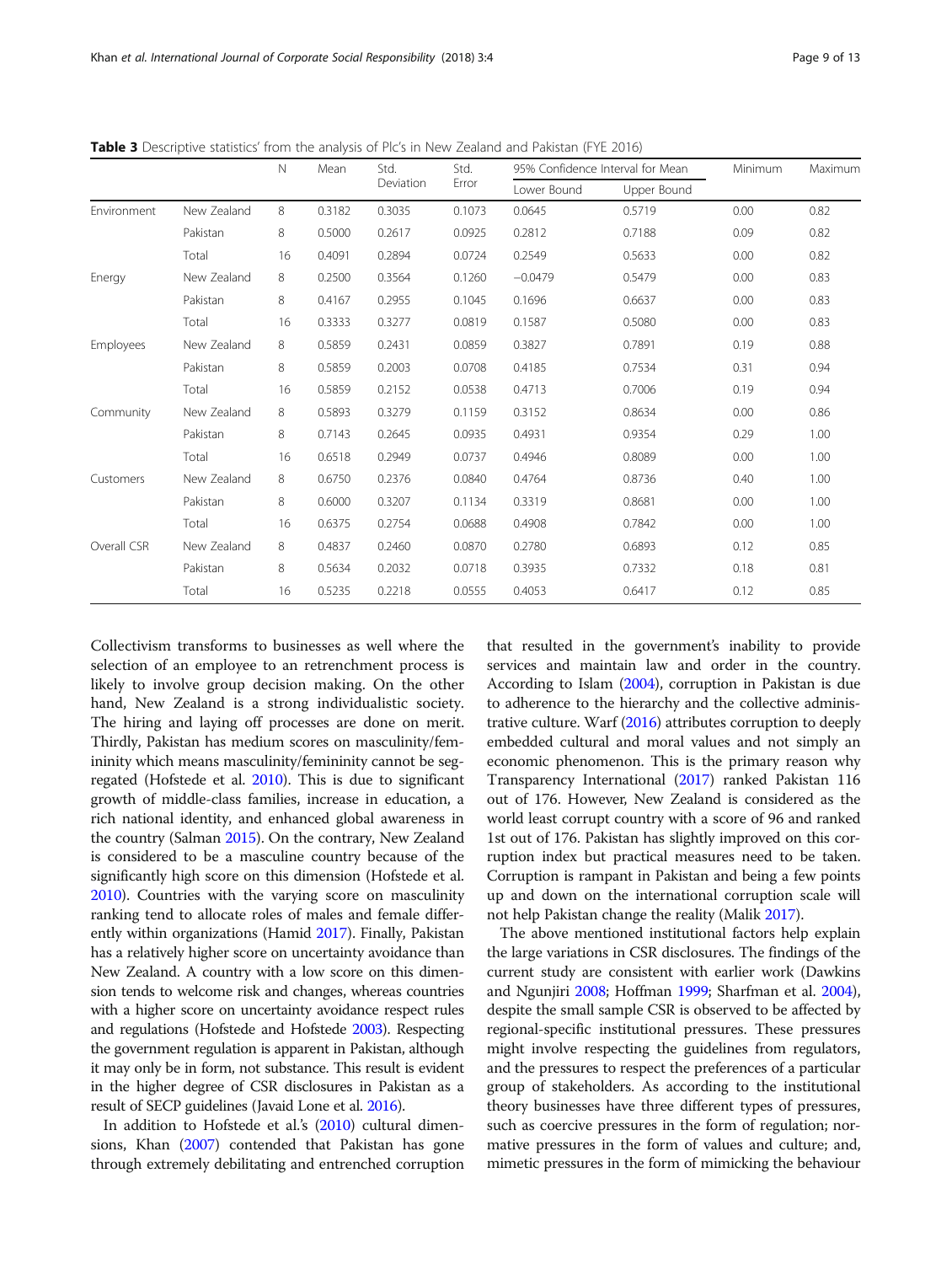of other companies especially in a scenario characterised by uncertainty and rapid change.

## Conclusion

The main objective of this paper was to identify and understand the plausible explanation for CSR reporting in New Zealand and Pakistan. The study included a quantitative content analysis of annual reports of a select sample of listed companies and proceeded with ANOVA measuring the variability of CSR disclosure between the two jurisdictions. The results of ANOVA were not significant. Institutional theory was use to explain the process of CSR disclosures and identify the contextual factors for each country. As Kolk [\(2005](#page-11-0)) argued, CSR is observed to be shaped quite differently in different countries because of the respective different institutional environments. The study explained some of these institutional factors in detail. The study found that the sample of overall Pakistani

Table 5 Hofstede's Cultural Dimensions of Pakistan and New Zealand

| Cultural Dimensions   | Pakistan | New Zealand |
|-----------------------|----------|-------------|
| Power Distance        | 55       | 22          |
| Individualism         | 14       | 79          |
| Masculinity           | 50       | 58          |
| Uncertainty Avoidance | 70       | 49          |
|                       |          |             |

Source: (Hofstede et al. [2010](#page-11-0))

companies disclose more than those in New Zealand on the five dimensions of CSR. Other recently conducted research concluded that the increase in the level of CSR disclosures in Pakistan is attributed to SECP's corporate governance guidelines 2013 (Javaid Lone et al. [2016](#page-11-0)). Hofstede et al.'s ([2010\)](#page-11-0) work highlighted the major differences between countries in terms of power distance, individualism, masculinity and uncertainty avoidance. These differences appear to transform businesses and its affect CSR disclosure practices (Dawkins and Ngunjiri [2008\)](#page-10-0). The findings of the study are in line with the three forms of isomorphism, coercive, normative and mimetic do contribute to CSR reporting in New Zealand and Pakistan. Additionally, the results demonstrate that the disclosure practices also varied across the different sectors within both the countries. The highly polluting industries, such as cement were found to disclose the most. That suggests that a high impact industry might report more compare to relatively low impact industries, such as retailing.

## Limitations

The results for the current study need to be interpreted with caution, bearing in mind the limitations of the study. To start with the annual reports of the companies analysed for the current study comprised a small select sample from both the countries which may not be representative of the whole population. Therefore, studies with a simple random sample may provide more reliable results. Additionally, longitudinal studies will identify changes to CSR disclosures and could reveal other dimensions.

Secondly, the study is based on quantitative content analysis which is subject to human error. The study has not included qualitative analysis. Qualitative content analysis might provide better and an in-depth understanding of the reasons behind CSR reporting.

Finally, Baskerville ([2003\)](#page-10-0) argued that there are certain limitations to utilising Hofstede's cultural indices, such as understanding culture by means of metrics and numeric measures and the assumption of equating nations with cultures. Therefore, apart from Hofstede cultural dimensions and corruption index, there are likely to be the other factors that need to be considered while assessing the effect on CSR (Thanetsunthorn [2014](#page-12-0)). These factors might contribute to a lack of transparency and accountability which is prevalent in all levels of Pakistani society, and only on very rare occasions emerge in New Zealand, for example, the collapse of finance companies in the aftermath of the global financial crises. Healthcare and education systems in Pakistan are in a troublesome situation, with quarter of population undernourished and women's literacy is less than 35%. Therefore, there is a marked difference between both countries in terms of informal institutional infrastructure beyond Hofstede's cultural dimensions.

Table 4 ANOVA results for the analysis of Plc's in New Zealand and Pakistan (FYE 2016)

Sum of

Df Mean

F Sig.

<span id="page-9-0"></span>

| Khan et al. International Journal of Corporate Social Responsibility (2018) 3:4 | Page 10 of 13 |
|---------------------------------------------------------------------------------|---------------|
|---------------------------------------------------------------------------------|---------------|

|             |                | Squares  |    | Square |          |       |
|-------------|----------------|----------|----|--------|----------|-------|
| Environment | Between Groups | 0.132    | 1  | 0.132  | 1.647    | 0.22  |
|             | Within Groups  | 1.124    | 14 | 0.08   |          |       |
|             | Total          | 1.256    | 15 |        |          |       |
| Energy      | Between Groups | 0.111    | 1  | 0.111  | 1.037    | 0.326 |
|             | Within Groups  | 1.5      | 14 | 0.107  |          |       |
|             | Total          | 1.611    | 15 |        |          |       |
| Employees   | Between Groups | $\Omega$ | 1  | 0      | $\Omega$ | 1     |
|             | Within Groups  | 0.694    | 14 | 0.05   |          |       |
|             | Total          | 0.694    | 15 |        |          |       |
| Community   | Between Groups | 0.063    | 1  | 0.063  | 0.704    | 0.415 |
|             | Within Groups  | 1.242    | 14 | 0.089  |          |       |
|             | Total          | 1.305    | 15 |        |          |       |
| Customers   | Between Groups | 0.022    | 1  | 0.022  | 0.283    | 0.603 |
|             | Within Groups  | 1.115    | 14 | 0.08   |          |       |
|             | Total          | 1.138    | 15 |        |          |       |
| <b>CSR</b>  | Between Groups | 0.025    | 1  | 0.025  | 0.499    | 0.491 |
|             | Within Groups  | 0.713    | 14 | 0.051  |          |       |
|             | Total          | 0.738    | 15 |        |          |       |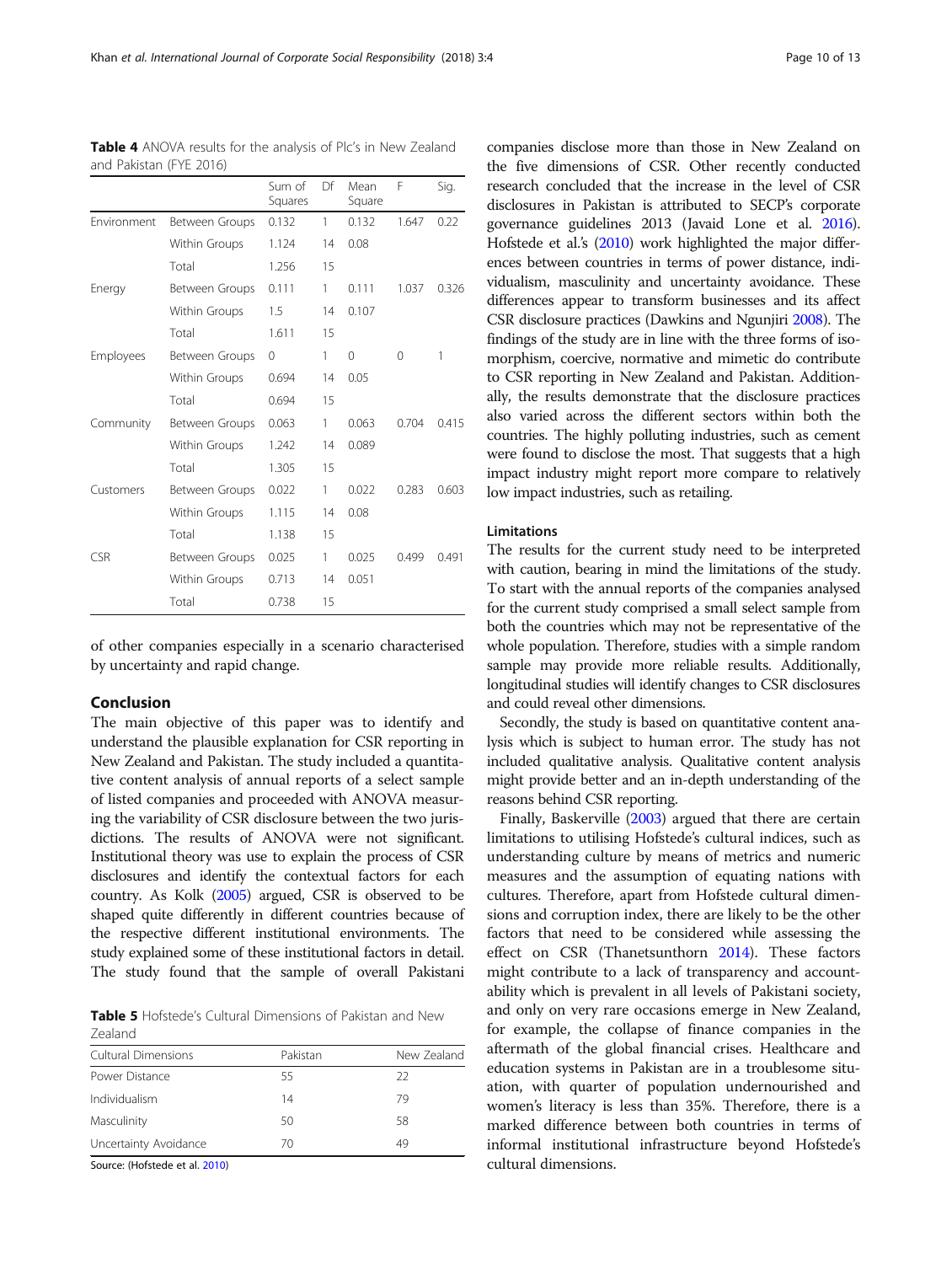## <span id="page-10-0"></span>Abbreviations

ANOVA: Analysis of Variance; CA: Companies Act; CSR: Corporate Social Responsibility; FMA: Financial Market Authority; FRA: Financial Reporting Act; gsk: GlaxoSmithKline; KPMG: Klynveld Peat Marwick Goerdeler; NZSX: New Zealand Stock Exchange; OECD: Organization of Economic Cooperation and Development; PSX: Pakistan Stock Exchange; SECP: Securities and Exchange Commission of Pakistan; SPSS: Statistical Package for the Social Sciences

#### Acknowledgements

Not applicable.

### Funding

The author received financial support for the research, authorship, and/or publication of this article from the Higher Education Commission Pakistan.

#### Availability of data and materials

The data for quantitative analysis for the selected sample were collected from the publicly available annual reports of the listed companies from New Zealand and Pakistan. The SPSS datasheet will be available upon request from the corresponding author.

#### Authors' contributions

All authors contributed equally to this research. All authors read and approved the final manuscript.

#### Competing interests

The authors declare that they have no competing interests.

#### Publisher's Note

Springer Nature remains neutral with regard to jurisdictional claims in published maps and institutional affiliations.

#### Received: 30 October 2017 Accepted: 30 January 2018 Published online: 26 February 2018

#### References

- Aguinis, H., & Glavas, A. (2012). What we know and don't know about corporate social responsibility: A review and research agenda. Journal of Management, 38(4), 932–968. [https://doi.org/10.1177/0149206311436079.](https://doi.org/10.1177/0149206311436079)
- Ahmad, N., Taiba, S., Kazmi, S. M. A., & Ali, H. N. (2015). Concept and elements of corporate social responsibility (CSR) and its Islamic perspective: Mainstream business management concern in Pakistan. Pakistan Journal of Social Sciences, 35(2), 925–934.
- Ahmad, S. J. (2006). From principles to practice. Journal of Corporate Citizenship, 24(15), 115–129.
- Ahmed, A., & Ahmed, I. (2011). Corporate conscience CSR in Pakistan a study. Bangalore: Sustainable Development Policy Institute (SDPI).
- Ahmed Haji, A. (2013). Corporate social responsibility disclosures over time: Evidence from Malaysia. Managerial Auditing Journal, 28(7), 647–676.
- Amran, A., & Haniffa, R. (2011). Evidence in development of sustainability reporting: A case of a developing country. Business Strategy and the Environment, 20(3), 141–156.

Aras, G., Aybars, A., & Kutlu, O. (2010). Managing corporate performance: Investigating the relationship between corporate social responsibility and financial performance in emerging markets. International Journal of Productivity and Performance Management, 59(3), 229–254.

- Ashraf, S. (2018). CSR in Pakistan: The case of the Khaadi controversy. In G. Grigore, A. Stancu, & D. McQueen (Eds.), Corporate responsibility and digital communities: An international perspective towards sustainability (pp. 247–269). Cham: Springer International Publishing.
- Bachmann, P., & Ingenhoff, D. (2016). Legitimacy through CSR disclosures? The advantage outweighs the disadvantages. Public Relations Review, 42(3), 386–394.
- Baldwin, R. (2004). The new punitive regulation. The Modern Law Review, 67(3), 351–383.
- Bartle, I., & Vass, P. (2007). Self-regulation within the regulatory state: Towards a new regulatory paradigm? Public Administration, 85(4), 885–905.
- Baskerville, R. F. (2003). Hofstede never studied culture. Accounting, Organizations and Society, 28(1), 1–14.
- Baumann-Pauly, D., Wickert, C., Spence, L. J., & Scherer, A. G. (2013). Organizing corporate social responsibility in small and large firms: Size matters. Journal of Business Ethics, 115(4), 693–705.
- Belal, A. R., & Momin, M. (2009). Corporate social reporting (CSR) in emerging economies: A review and future direction. Research in Accounting in Emerging Economies, 9(1), 119–143.
- Berger, P. L., & Luckmann, T. (1966). The social construction of reality: A treatise in the sociology of knowledge. New York: First Anchor.

Birkey, R. N., Guidry, R. P., Islam, M. A., & Patten, D. M. (2016). Mandated social disclosure: An analysis of the response to the California Transparency in Supply Chains Act of 2010. Journal of Business Ethics, (In press, 1–15.

Birkey, R. N., Michelon, G., Patten, D. M., & Sankara, J. (2016). Does assurance on CSR reporting enhance environmental reputation? An examination in the US context. Paper presented at the Accounting Forum.

- Black, J. (1996). Constitutionalising self-regulation. The Modern Law Review, 59(1), 24–55.
- Blackmore, J. (2006). Evaluating New Zealand's evolving corporate governance regulatory regime in a comparative context. Canterbury Law Review, 12, 34.
- Bondy, K., & Starkey, K. (2014). The dilemmas of internationalization: Corporate social responsibility in the multinational corporation. British Journal of Management, 25(1), 4–22.
- Brammer, S., Jackson, G., & Matten, D. (2012). Corporate social responsibility and institutional theory: New perspectives on private governance. Socio-Economic Review, 10(1), 3–28.
- Burton, B. K., Farh, J.-L., & Hegarty, W. H. (2000). A cross-cultural comparison of corporate social responsibility orientation: Hong Kong vs. United States students. Teaching Business Ethics, 4(2), 151–167.
- Campbell, D. J. (2000). Legitimacy theory or managerial reality construction? Corporate social disclosure in marks and Spencer plc corporate reports, 1969– 1997. Paper presented at the Accounting forum, Blackwell Publishers Ltd.
- Campbell, J. L. (2007). Why would corporations behave in socially responsible ways? An institutional theory of corporate social responsibility. The Academy of Management Review, 32(3), 946–967.
- Carpenter, V. L., & Feroz, E. H. (2001). Institutional theory and accounting rule choice: An analysis of four US state governments' decisions to adopt generally accepted accounting principles. Accounting, Organizations and Society, 26(7), 565–596.
- Carroll, A. B. (2008). A history of corporate social responsibility. In A. Crane, A. McWilliams, D. Matten, J. Moon, & D. Siegel (Eds.), The Oxford handbook of corporate social responsibility (pp. 19–46). Oxford: Oxford University Press.
- Chauvey, J.-N., Giordano-Spring, S., Cho, C. H., & Patten, D. M. (2015). The normativity and legitimacy of CSR disclosure: Evidence from France. Journal of Business Ethics, 130(4), 789–803.
- Cochran, P. L., & Wood, R. A. (1984). Corporate social responsibility and financial performance. The Academy of Management Journal, 27(1), 42–56.
- Collins, E., Roper, J., & Lawrence, S. (2010). Sustainability practices: Trends in New Zealand businesses. Business Strategy and the Environment, 19(8), 479–494.
- Dawkins, C., & Ngunjiri, F. W. (2008). Corporate social responsibility reporting in South Africa: A descriptive and comparative analysis. The Journal of Business Communication, 45(3), 286–307.
- De Bakker, F. G., Groenewegen, P., & Den Hond, F. (2005). A bibliometric analysis of 30 years of research and theory on corporate social responsibility and corporate social performance. Business & Society, 44(3), 283–317.
- Deegan, C., & Unerman, J. (2009). Financial accounting theory. Australia: McGraw-Hill.
- Delaney, A., Burchielli, R., & Tate, J. (2016). Corporate CSR responses to homework and child labour in the Indian and Pakistan leather sector. In K. Grosser, L. McCarthy, & M. Kilmore (Eds.), Can CSR responses be inclusive of informal women worker rights and priorities? Greenleaf: Leeds.
- Diehl, S., Terlutter, R., & Mueller, B. (2016). Doing good matters to consumers: The effectiveness of humane-oriented CSR appeals in cross-cultural standardized advertising campaigns. International Journal of Advertising, 35(4), 730–757.
- DiMaggio, P., & Powell, W. W. (1983). The iron cage revisited: Collective rationality and institutional isomorphism in organizational fields. American Sociological Review, 48(2), 147–160.
- DiMaggio, P. J., & Powell, W. W. (1991). The new institutionalism in organizational analysis (Vol. 17). Chicago: University of Chicago Press.
- Doane, M. A. (2002). The emergence of cinematic time: Modernity, contingency, the archive. Cambridge: Harvard University Press.
- Dobbs, S., & van Staden, C. (2016). Motivations for corporate social and environmental reporting: New Zealand evidence. Sustainability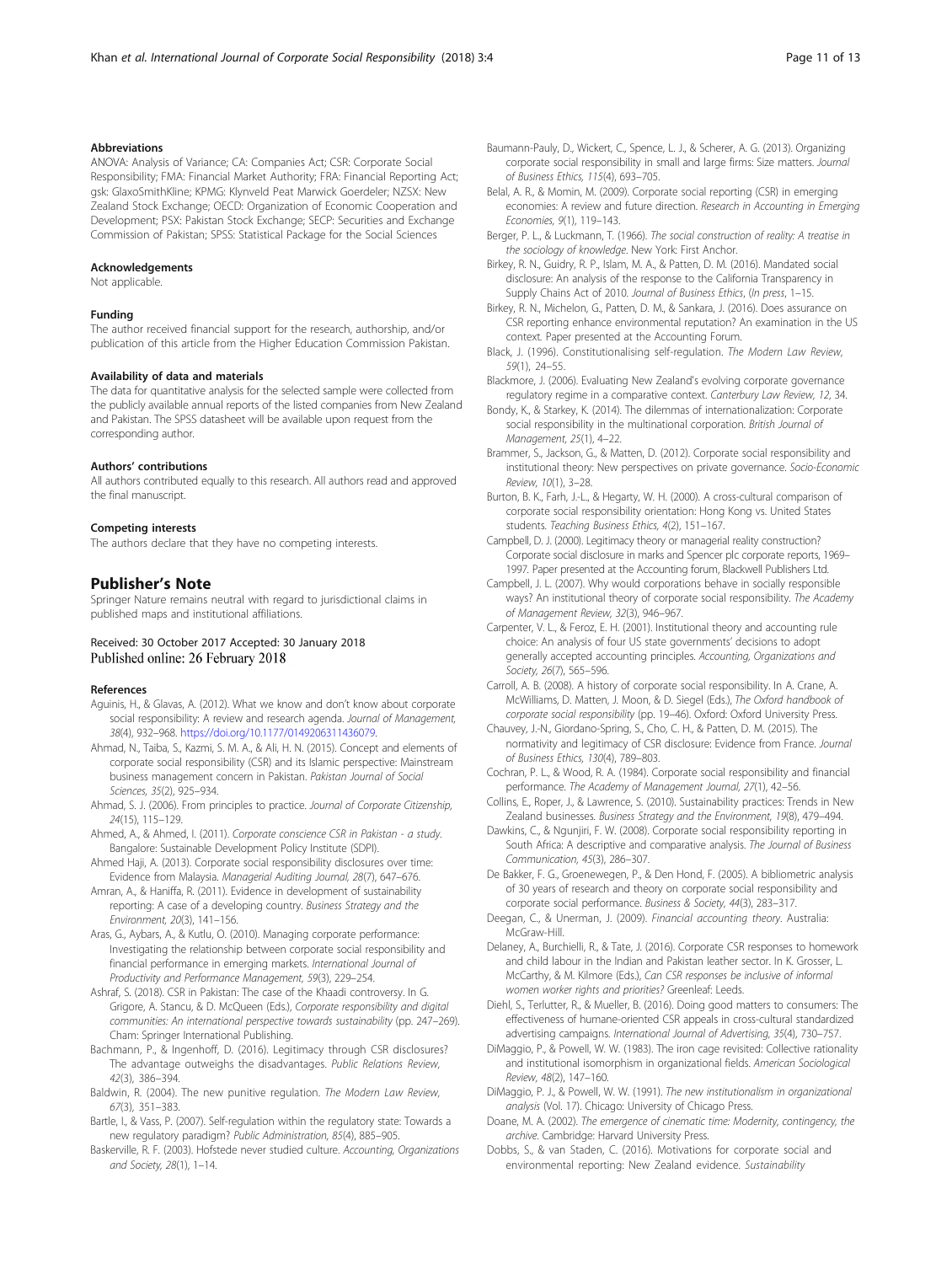<span id="page-11-0"></span>Accounting, Management and Policy Journal, 7(3), 449–472 [https://doi.org/](https://doi.org/10.1108/SAMPJ-08-2015-0070) [10.1108/SAMPJ-08-2015-0070](https://doi.org/10.1108/SAMPJ-08-2015-0070).

- Doh, J. P., & Guay, T. R. (2006). Corporate social responsibility, public policy, and NGO activism in Europe and the United States: An institutional-stakeholder perspective. Journal of Management Studies, 43(1), 47–73.
- Eccles, R. G., & Krzus, M. P. (2010). One report: Integrated reporting for a sustainable strategy. New Jersey: Wiley.
- Eweje, G., & Bentley, T. (2006). CSR and staff retention in New Zealand companies: A literature review, Department of Management and International Business Research Working Paper Series, no. 6. Auckland: Massey University.

Farooq, O., Payaud, M., Merunka, D., & Valette-Florence, P. (2014). The impact of corporate social responsibility on organizational commitment: Exploring multiple mediation mechanisms. Journal of Business Ethics, 125(4), 563–580.

Fernandez-Feijoo, B., Romero, S., & Ruiz-Blanco, S. (2014). Women on boards: Do they affect sustainability reporting? Corporate Social Responsibility and Environmental Management, 21(6), 351–364.

Fernando, S. J. (2013). Corporate social responsibility practices in a developing country: Empirical evidence from Sri Lanka, Doctoral dissertation. Hamilton: The University of Waikato Retrieved from <http://researchcommons.waikato.ac.nz>.

Fifka, M. S. (2013). Corporate responsibility reporting and its determinants in comparative perspective–a review of the empirical literature and a metaanalysis. Business Strategy and the Environment, 22(1), 1–35.

Frame, B., Gordon, R., & Whitehouse, I. (2003). Corporate responsibility on New Zealand - a case study. Lincoln: Landcare Research NZ Ltd..

Gamerschlag, R., Möller, K., & Verbeeten, F. (2011). Determinants of voluntary CSR disclosure: Empirical evidence from Germany. Review of Managerial Science, 5(2-3), 233–262.

Garcia-Sanchez, I.-M., Cuadrado-Ballesteros, B., & Frias-Aceituno, J.-V. (2016). Impact of the institutional macro context on the voluntary disclosure of CSR information. Long Range Planning, 49(1), 15–35. [https://doi.org/10.1016/j.lrp.2015.02.004.](https://doi.org/10.1016/j.lrp.2015.02.004)

Gjølberg, M. (2009). The origin of corporate social responsibility: Global forces or national legacies? Socio-Economic Review, 7(4), 605–637.

Golob, U., & Bartlett, J. L. (2007). Communicating about corporate social responsibility: A comparative study of CSR reporting in Australia and Slovenia. Public Relations Review, 33(1), 1–9.

Gondo, M. B., & Amis, J. M. (2013). Variations in practice adoption: The roles of conscious reflection and discourse. The Academy of Management Review, 38(2), 229–247.

Gray, R., Kouhy, R., & Lavers, S. (1995). Corporate social and environmental reporting: A review of the literature and a longitudinal study of UK disclosure. Accounting, Auditing & Accountability Journal, 8(2), 47–77.

Green, S. E. (2004). A rhetorical theory of diffusion. The Academy of Management Review, 29(4), 653–669.

Grunig, J. E. (1989). Excellence in public relations and communication management. London: Routledge.

Hackston, D., & Milne, M. J. (1996). Some determinants of social and environmental disclosures in New Zealand companies. Accounting, Auditing and Accountability Journal, 9(1), 77–108.

Hamid, M. A. (2017). Analysis of visual presentation of cultural dimensions: Culture demonstrated by pictures on homepages of universities in Pakistan. Journal of Marketing Communications, 23(6), 1–22.

Haniffa, R. M., & Cooke, T. E. (2005). The impact of culture and governance on corporate social reporting. Journal of Accounting and Public Policy, 24(5), 391–430.

Hassan, M. T., Kausar, A., Ashiq, H., Inam, H., Nasar, H., Amjad, R., & Lodhi, M. A. (2012). Corporate social responsibility disclosure: A comparison between Islamic and conventional financial institutions in Bahawalpur region. International Journal of Learning and Development, 2(1), 628–642.

Hoffman, A. J. (1999). Institutional evolution and change: Environmentalism and the US chemical industry. The Academy of Management Journal, 42(4), 351–371.

Hofstede, G. H. (1984). Culture's consequences: International differences in workrelated values (Vol. 5). London: Sage Publications.

Hofstede, G. H., & Hofstede, G. J. (2003). Culture's consequences: Comparing values, behaviors, institutions and organizations across nations. London: Sage Publications.

Hofstede, G. H., Hofstede, G. J., & Minkov, M. (2010). Cultures and organizations: Software of the mind : Intercultural cooperation and its importance for survival (3rd ed.). New York: McGraw-Hill.

Hooghiemstra, R. (2000). Corporate communication and impression management–new perspectives why companies engage in corporate social reporting. Journal of Business Ethics, 27(1), 55–68.

- Hull, C. E., & Rothenberg, S. (2008). Firm performance: The interactions of corporate social performance with innovation and industry differentiation. Strategic Management Journal, 29(7), 781–789.
- Hutter, B. M. (2001). Regulation and risk: Occupational health and safety on the railways. Oxford: Oxford University Press on Demand.
- Islam, N. (2004). Sifarish, sycophants, power and collectivism: Administrative culture in Pakistan. International Review of Administrative Sciences, 70(2), 311–330.

Jabeen, H., & Khan, F. N. (2008). Philanthropy: Trends and approaches a case study of Karachi. Journal of Independent Studies and Research (JISR), 6(1), 31–35.

Jackson, G., & Apostolakou, A. (2010). Corporate social responsibility in Western Europe: An institutional mirror or substitute? Journal of Business Ethics, 94(3), 371–394.

Javaid Lone, E., Javaid Lone, E., Ali, A., Ali, A., Khan, I., & Khan, I. (2016). Corporate governance and corporate social responsibility disclosure: Evidence from Pakistan. The International Journal of Business in Society, 16(5), 785–797.

Javid, A. Y., & Iqbal, R. (2010). Corporate governance in Pakistan: Corporate valuation, ownership and financing, Working Papers & Research Reports, 2010. Islamabad: Pakistan Institute of Development Economics.

Jitaree, W. (2015). Corporate social responsibility disclosure and financial performance: Evidence from Thailand, Doctor of philosophy. New South Wales: University of Wollongong.

Jo, H., & Na, H. (2012). Does CSR reduce firm risk? Evidence from controversial industry sectors. Journal of Business Ethics, 110(4), 441–456.

Kang, N., & Moon, J. (2011). Institutional complementarity between corporate governance and corporate social responsibility: A comparative institutional analysis of three capitalisms. Socio-Economic Review, 10(1), 85–108.

Karam, C. M., & Jamali, D. (2017). A cross-cultural and feminist perspective on CSR in developing countries: Uncovering latent power dynamics. Journal of Business Ethics, 142(3), 461–477. <https://doi.org/10.1007/s10551-015-2737-7>.

Kelsey, J. (1995). The New Zealand experiment. Auckland: Auckland University Press.

Khan, F. (2007). Corruption and the decline of the state in Pakistan. Asian Journal of Political Science, 15(2), 219–247.

Kolk, A. (2005). Environmental reporting by multinationals from the triad: Convergence or divergence? MIR: Management International Review, 45(1), 145–166.

Lenssen, G., Blagov, Y., Bevan, D., Vurro, C., & Perrini, F. (2011). Making the most of corporate social responsibility reporting: Disclosure structure and its impact on performance. The International Journal of Business in Society, 11(4), 459–474.

Lubatkin, M. H., Lane, P. J., Collin, S.-O., & Very, P. (2005). Origins of corporate governance in the USA, Sweden and France. Organization Studies, 26(6), 867–888.

Luo, X., & Bhattacharya, C. B. (2009). The debate over doing good: Corporate social performance, strategic marketing levers, and firm-idiosyncratic risk. Journal of Marketing, 73(6), 198–213.

Malik, T. H. (2017). Corrupt culture. Retrieved from [https://www.dawn.com/news/](https://www.dawn.com/news/1315014/corrupt-culture) [1315014/corrupt-culture.](https://www.dawn.com/news/1315014/corrupt-culture)

Margolis, J. D., & Walsh, J. P. (2003). Misery loves companies: Rethinking social initiatives by business. Administrative Science Quarterly, 48(2), 268–305.

Matten, D., & Moon, J. (2008). "Implicit" and "explicit" CSR: A conceptual framework for a comparative understanding of corporate social responsibility. The Academy of Management Review, 33(2), 404–424.

Milne, M. J., & Adler, R. W. (1999). Exploring the reliability of social and environmental disclosures content analysis. Accounting, Auditing & Accountability Journal, 12(2), 237–256.

Ministry of Business Innovation and Employment. (1993). Companies Act. Retrieved from [http://www.legislation.govt.nz/act/public/1993/0105/latest/DLM319570.html.](http://www.legislation.govt.nz/act/public/1993/0105/latest/DLM319570.html)

Moll, J., Burns, J., & Major, M. (2006). Institutional theory. In Hoque, Z. (Ed.), Methodological issues in accounting research: Theories, methods and issues (pp. 183–205). London: Spiramus Press.

Nakpodia, F., Adegbite, E., Amaeshi, K., & Owolabi, A. (2016). Neither Principles Nor Rules: Making Corporate Governance Work in Sub-Saharan Africa. Journal of Business Ethics. [https://doi.org/10.1007/s10551-016-3208-5.](https://doi.org/10.1007/s10551-016-3208-5)

Nazli Nik Ahmad, N., & Sulaiman, M. (2004). Environment disclosure in Malaysia annual reports: A legitimacy theory perspective. International Journal of Commerce and Management, 14(1), 44–58.

Palzer, C., & Scheuer, A. (2003). Self-regulation, co-regulation, public regulation. Promote or Protect, 165.

Parker, L. (2014). Constructing a research field: A reflection on the history of social and environmental accounting. Social and Environmental Accountability Journal, 34(2), 87–92.

Platonova, E., Asutay, M., Dixon, R., & Mohammad, S. (2016). The impact of corporate social responsibility disclosure on financial performance: Evidence